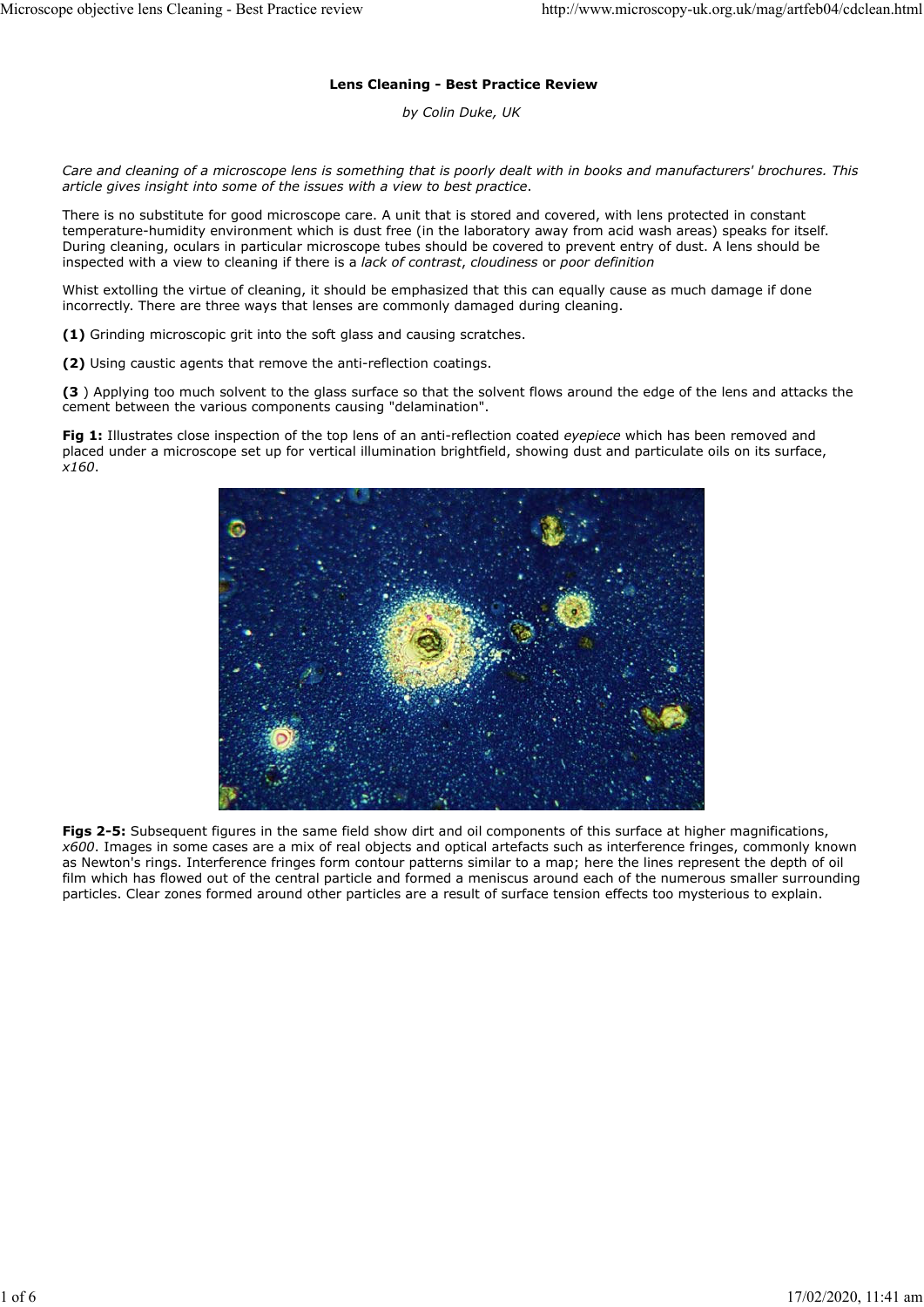





Fig. 4



Fig. 5

Figs 6-10. Show dirt specks on the coated lens surface and the spreading of oil to surrounding particles.



Fig. 6 Fig. 7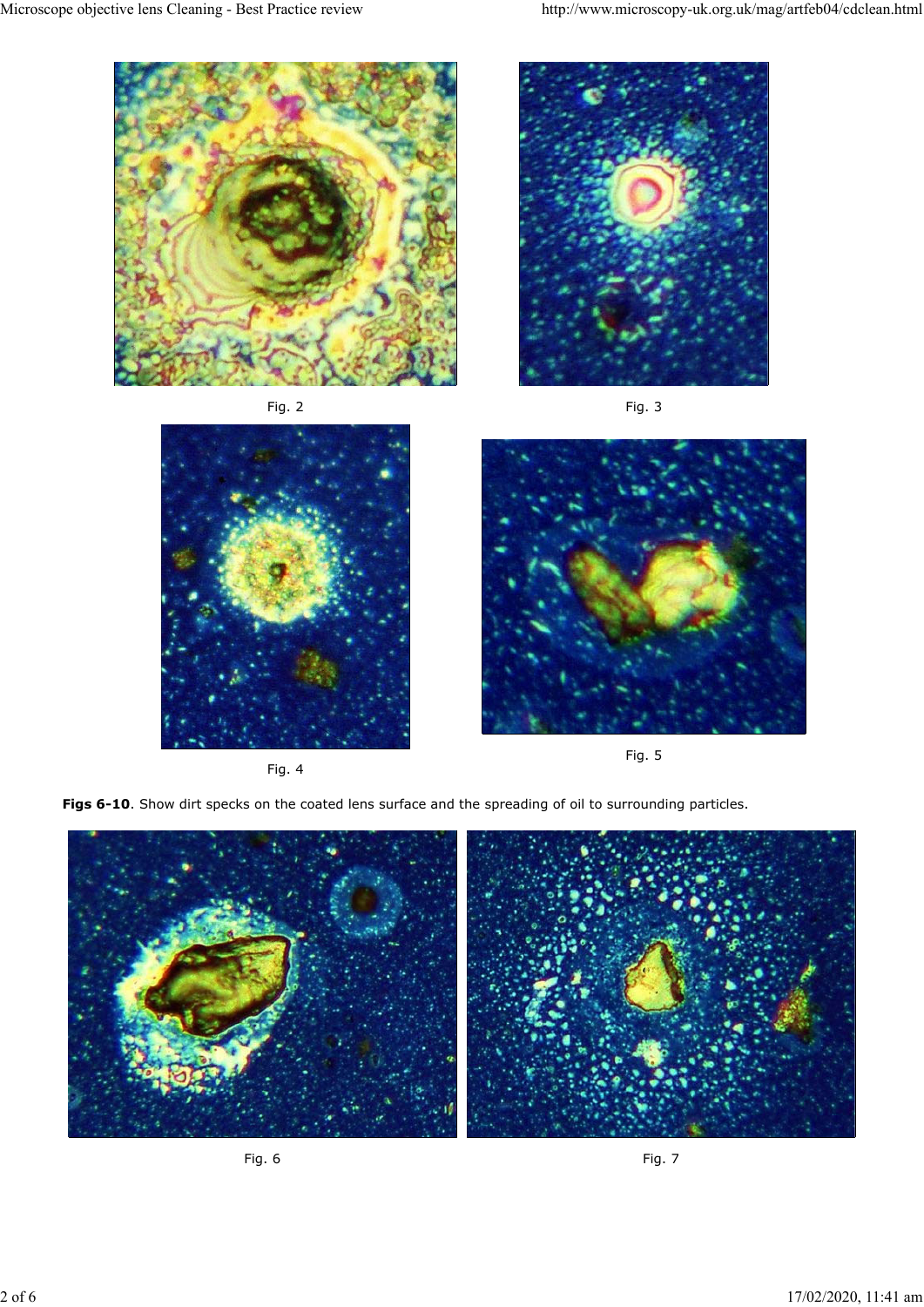



Fig. 9



Fig. 10

#### Materials - Dusters Lens Tissue & Papers

Mindful of points 1-3, a systematic approach to cleaning should be adopted. Dust is the most common contaminant. Begin by blowing off any dust with a dry "Air Duster". Caution should used to ensure that the product chosen will not disperse aerosol propellants or fluids on to lens surface, (can occur when tilted or prolonged). Specialist high grade air dusters are available for use with optical equipment with key features being specialist nozzles and filters. Many prefer the use of a bellows ball or vacuum suction

Kim Wipes are lint free tissues that have been used and are of value in the general cleaning of stages and stands: they should not be used to clean lenses as these can leave particulate material behind. Ideally purpose made lens tissue can be purchased. Eg: Kodak or Whatman but are generally less absorbent than Kim Wipes; limiting solvent contact time is important. Kodak manufactures lens-cleaning paper and stipulate they are lintless, safe to use on coated lens and specially prepared for cleaning lens, filters and other glass surfaces. SPI & Ross also manufacture tissue for critical surfaces. Hard lens papers should avoided as they do not readily absorb water or oil quick enough.

Cotton, which is a natural product, can retain small silica particles from soil, (for that reason synthetic Q-tips are suggested). Little scientific scrutiny has been applied to fibre deposition from such products, however: crude evaluation can be made by "rubbing" a slide for each new batch of material as part of a quality control regime.

The use of *suitable* light gloves when handling microscopes to discourage body oils and grease is generally good practice: however latex gloves coated with talc or powder are not suitable. Specifically designed lint-free / powder free gloves can be purchased made from a variety of materials (polyethylene to nylon). Gloves eliminate fingerprints. Finger "Cots" can purchased (or made) which cover finger tips only.

## **Methods & Techniques**

There are many variations on technique depending on circumstance. No one method can be prescriptive; often a combination of approaches may achieve best results. *Three basic principles underlie cleaning.* 1. Remove particulates and grit, 2. Dissolve "grime" in minimal solvent 3. Remove by absorbing and or moving residue away by progressive changes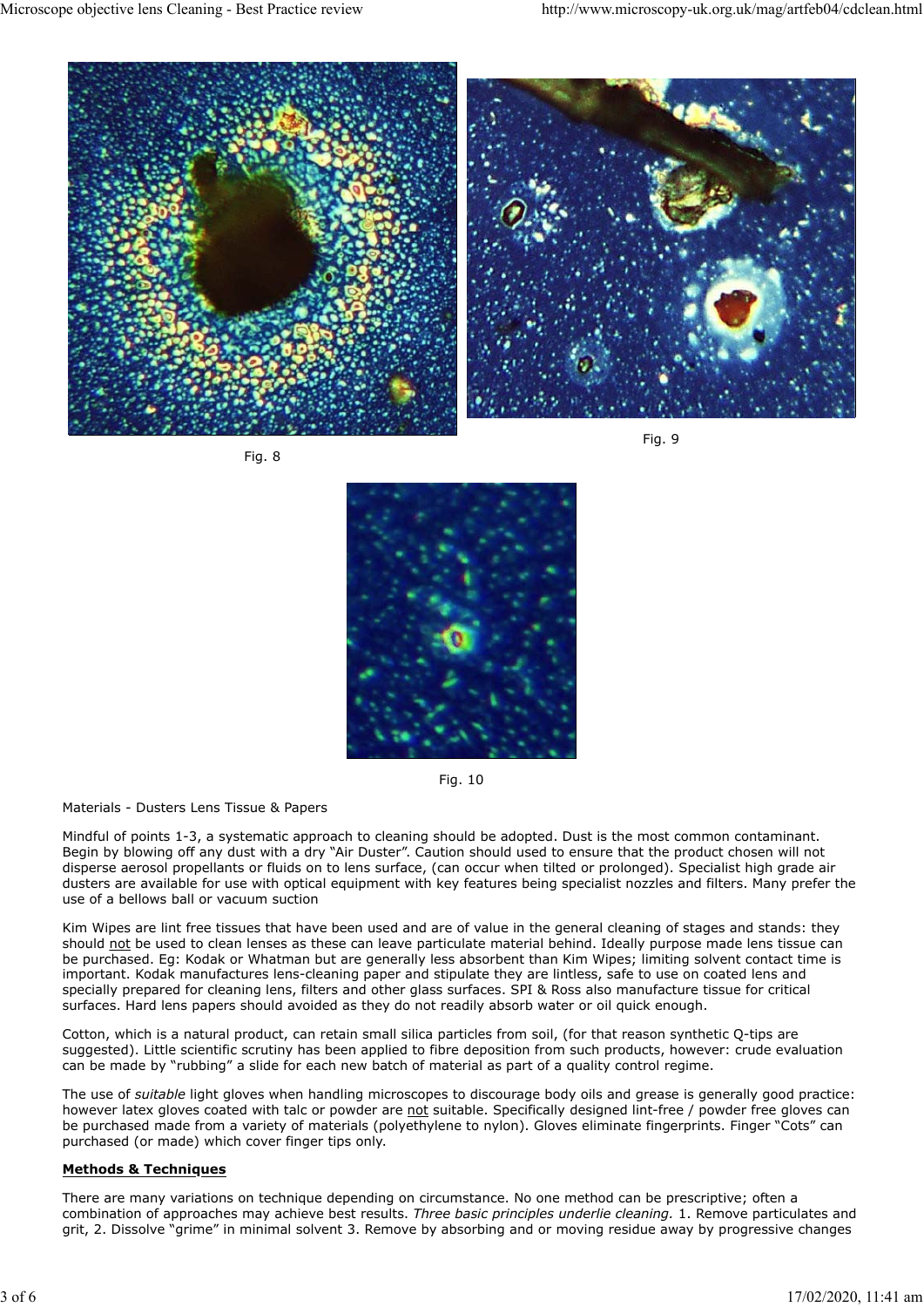of tissue.

Avoid cleaning lens with abrasive or lint cloths. Never *dry* wipe a lens as this may cause scratching. Begin by blowing off dust or loose material with pressurized optical duster (sometimes called canned air or "Air Duster" (filtered dry nitrogen) or bellows ball. Flooding or placing solvents *directly* on the lens is discouraged. Spraying directly onto a lens is highly questionable. Dust areas of the condenser lens *prior* to objectives in view of minute glass fragments that may present from broken or chipped slides. This article is directed at front lens elements only.

Careful fogging of the lens with breath can assist in removing water-soluble residue although caution should be exhibited in regard to *excluding* saliva. Keep lens upright allowing tissue to touch base surface so solvent does not run into cements or other substances holding the lens in place.

**(i)** Remove the objective and place it on a flat surface with front lens uppermost. Fold a piece of lens tissue four or five times to give a narrow triangular shape with a finely pointed end. Moisten the pointed end of the lens tissue with a small amount of cleaner, keeping fingers away from the solvent to avoid contamination by oils. Do not use excessive solvent such that the tissue is saturated. Place the tissue against the objective front lens, so wiping and rotating the lens in one corkscrew motion from the centre of the lens to the outside edge to avoid going back and forth over the same area. In this way the lens can be cleaned up to the edge of the cell. Further pressure will cause the tissue to spread sufficiently to clean the whole surface. Remove any obstinate marks by repeating the process. A new and clean piece of tissue should be used each time.

**(ii)** Roll up some good quality lens tissue, tearing across the roll to leave a brush like end. This can be dampened with solvent, and then gently applied to soften deposits. A lens should be cleaned in the following manner, *never* wipe the lens using a circular motion (does not move grit or dirt away from area of contact); instead, tear a small piece of lens paper and sweep *once only* across the lens. Use a *different* piece of lens paper for each subsequent sweep, if necessary. Monitor the cleaning process using a hand lens or stereomicroscope using light reflection as a progress indicator.

**(iii)** Other variations used sometimes following the latter, include a Q-tip. The "Cotton Bud" is discouraged and should be replaced with synthetic Q-tips on a wooden swab. The abrasive nature of cotton has led some favour the use of swabs with urethane foam heads. If this method is used a small amount of xylene is placed on one end of the bud which is gently worked in a spiral fashion and allowed to evaporate, the procedure is repeated with the opposite clean end. Slowly turning the lens and applying gentle pressure in the centre and working outward, this pulls dirt off the lens instead of redistributing on the surface. It is important *not* to use plastic Q-tips. Tipped applicators have advantages over lens paper. They work better on small, concave, or recessed lenses, they are not touched by fingers, and so do not transfer skin oils. They prevent contact between skin and any toxic solvents (xylene) used. Practice techniques using an old lens; time and patience are key attributes.

# **Cleaning Oil Immersion (O.I) Lens**

Oil immersion lens are generally wiped clean after use initially removing oil from the outer edges but if a lens does need cleaning due to it being left it may necessitate use of a solvent. Some have questioned the validity of cleaning OI lenses. It would seem apparent that leaving a lens dirty will attract particulate matter, and impair image quality if it becomes dried to lens surface. It may also promote scratching due to pick up of particulates. Oil in this context may act in a similar manner to alcohol if by capillary action or gravity it travels into cements it may delaminate them. This article therefore recommends cleaning them. For the Cargille Type A or B immersion oil, you can use naphtha, xylene, or turpentine (use very small amounts on lens tissue). Do not use water, alcohol or acetone, as the oil is insoluble to these solvents. Consult the MSDS (Material Safety Data Sheets) information that is supplied with the immersion oil to see what solvents are recommended. If it is not cleaned well, the residual oil will crystallize on the lens. Companies tend to advocate the use of one brand oil to meet lens criteria, inadvertent mixing can promote crystals and therefore cleaning issues.

## **Table 1**: Cargille Oils

| <b>OIL TYPE</b>                         | <b>SOLUBLE</b>                                                                                                                                  | <b>INSOLUBLE</b>                       |
|-----------------------------------------|-------------------------------------------------------------------------------------------------------------------------------------------------|----------------------------------------|
| $\ $ TYPE A; B; 30<br>TYPE 37; NVH; OVH | CARBON TETRACHLORIDE; ETHYL ETHER; FREON FF<br>HEPTANE; METHYLENE CHLORIDE; NAPTHA;<br>TOLUENE; TURPENTINE; XYLENE                              | ACETONE; ETHANOL;<br>WATER             |
| TYPE DF                                 | ACETONE; CARBON TETRACHLORIDE; ETHANOL;<br>ETHYL ETHER; FREON TF; HEPTANE; METHYLENE<br>CHLORIDE; NAPTHA; TOLUENE; TURPENTINE;<br><b>XYLENE</b> | WATER                                  |
| <b>TYPF FF</b>                          | : CARBON TETRACHLORIDE; ETHYL ETHER; FREON<br>FF HEPTANE; METHYLENE CHLORIDE; NAPTHA;<br>TOLUENE; TURPENTINE; XYLENE                            | (PARTLY SOLUBLE<br>ACETONE)<br>ETHANOL |
|                                         |                                                                                                                                                 | <b>WATER</b>                           |

NOTE : Type A; B Most widely used .

High-grade synthetic immersion oils should be resistant to oxidation containing no volatile materials, and therefore should in theory not form gummy deposits, Natural oils, such as red cedar oil, may contain volatile components, and are likely to be subject to oxidative degradation, and therefore often leave gummy residues if not thoroughly removed from the lens.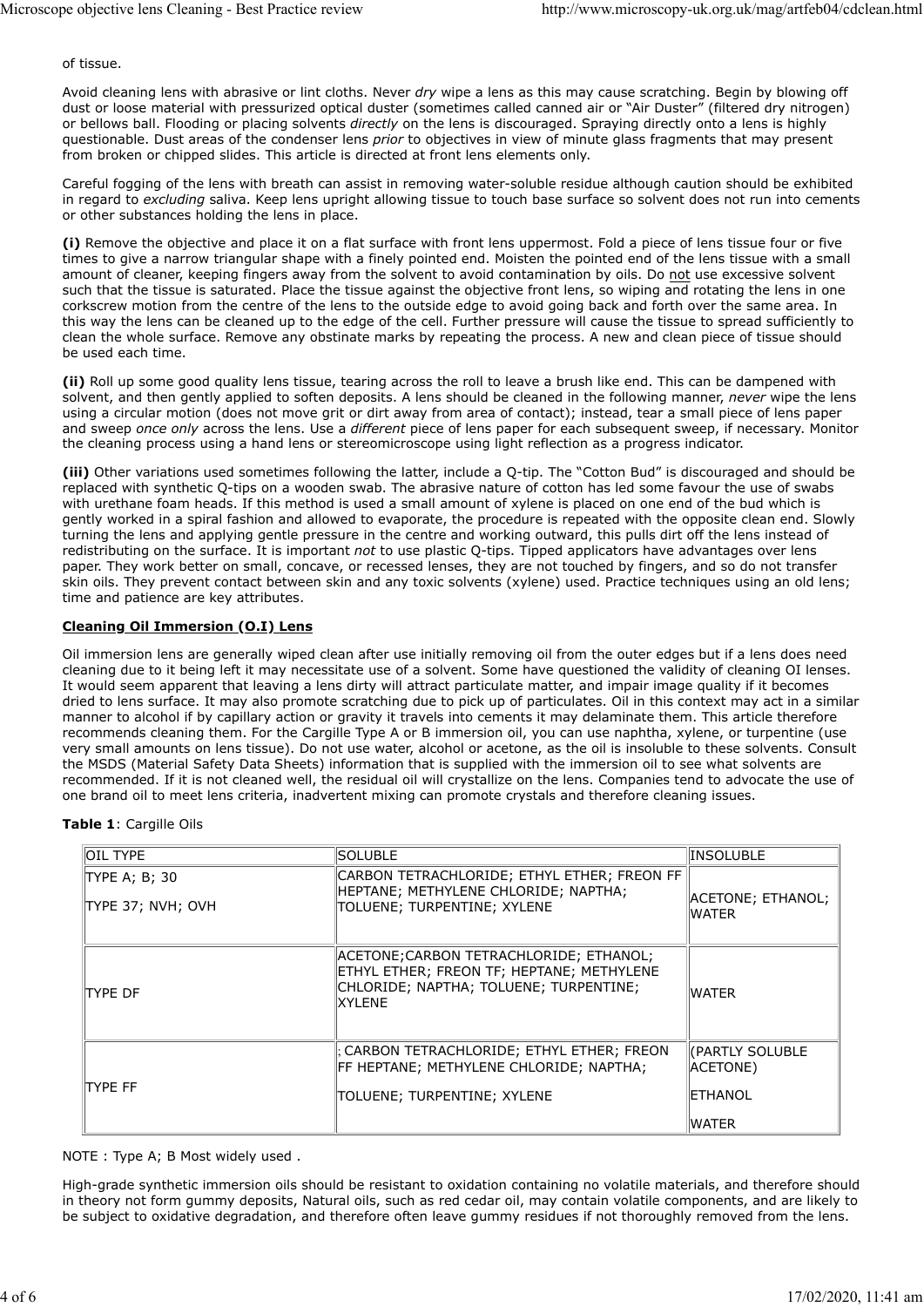## **Cleaning Older Lens**

Caution is required when dealing with older microscopes if too much solvent is applied then this may affect the integrity of the mountant e.g. cement or balsam in particular. With modern microscopes this is less of a problem due to the use of polyacrylamates and other more resistant substances. Old lenses mounted with balsam will dissolve in most aromatic solvents and should be avoided. In view of this, minimal application with a high vapour solvent on a synthetic bud is often the solution. In very rare cases some antique collectible microscopes had lens coatings which where actually watersoluble. Consequences of lens becoming delaminated include their subsequent misalignment rendering them obsolete.

#### Fungus & Mould

Usually a problem in climates with high humidity. Fungus and mould can cause physical etching of glass due to acid and enzymes produced. Proprietary anti-fungals can be used to coat lens but this is a specialist area done best with consultation of manufacturer and professional. An on-line review of this topic can be found.

### Anti-Reflection Coatings

Detailed discussion is beyond the scope of this article but suffice is an awareness that caustic substances may damage such layers. Anti-reflection coating technology helps to reduce unwanted reflections (flare and ghosts) that occur when light passes through a lens system, ensuring high-contrast images. Typical coatings contain magnesium fluoride. With this in mind the choice of commercially available lens cleaner should be based on proven recommendation and fitness for purpose. Some have indicated the acid version of Windex to be corrosive to lanthanide oxide coatings on the glass and to metal coatings, and to metal parts with an ammonia version preferred.

#### Solvents & Commercial Cleaners

It must be emphasised that when cleaning the objectives the manufacturer's recommended guidelines must be followed, this is particularly important in regard to solvent contact.

Generally high vapour solvents are used in order to limit contact time with surfaces and cements.

*Distilled water* has been recommended for removal of dirt, this may not be wholly effective for a lens that has oily or greasy particulates or smears. Such airborne oils can find their way onto a lens surface from the atmosphere or skin. See Figs 1- 4. *Xylene* is a popular solvent for cleaning of objectives and has been much preferred particularly for more stubborn stains. Considered caution is advised due to carcinogenic properties. Xylene almost always leaves a small residue where the last of it evaporates. When this is the only defect remaining, use a dry swab. An alcohol such as ethyl, methyl, or isopropyl may be used. Ethanol is also advocated by many. Isopropyl is also a favourite increasingly in commercial formula. *Acetone* on objectives has been discouraged on some brands. (Mostly American Optical) have a painted "mask" around the lens, and acetone can dissolve the mask and deposit the paint onto the lens. *Benzene* is strongly suspected of causing liver damage and leukaemia; *do not* use it. Xylene and toluene are also toxic, and should be handled carefully in a ventilated area. Solvents may leave small amounts of residue which can be wiped off. Glass distilled reagent grade solvents are preferable.

Some of the larger corporates produce their own fluids Leica, Zeiss (ammonia-free formula). Especially designed for antireflective, multi-layer coatings. Kodak produces a lens cleaning solution. Fisherbrand Optical Lens Cleaner is used for removing oil from objectives or any optical surface with claims that the cleaner will not affect a coated optic or soften the mounting that holds the objective in place. This optical lens cleaner is laboratory safe and non-flammable. ROR is another widely used commercial cleaner as is Windex and Sparkle.

## **Manufacturers Guidelines**

If in doubt contact the manufacturer or follow the recommended procedure in manuals mindful of information relating to lens coating and hardness etc.

#### **Acknowledgements**

The author acknowledges Microgaphia for the use of micrographs featured in this article http://www.micrographia.com/

#### **Disclaimer:**

No responsibility can be accepted for loss or damage resulting from the use of materials or techniques discussed. If in doubt the manufacturer should be contacted in the first instance regarding specific questions or the service of a professional service technician sought. This article is protected under copyright.

Copyright © 2003 Colin Duke BSc (Hons).

All comments to the author Colin Duke are welcomed.

**Microscopy UK Front Page Micscape Magazine Article Library**